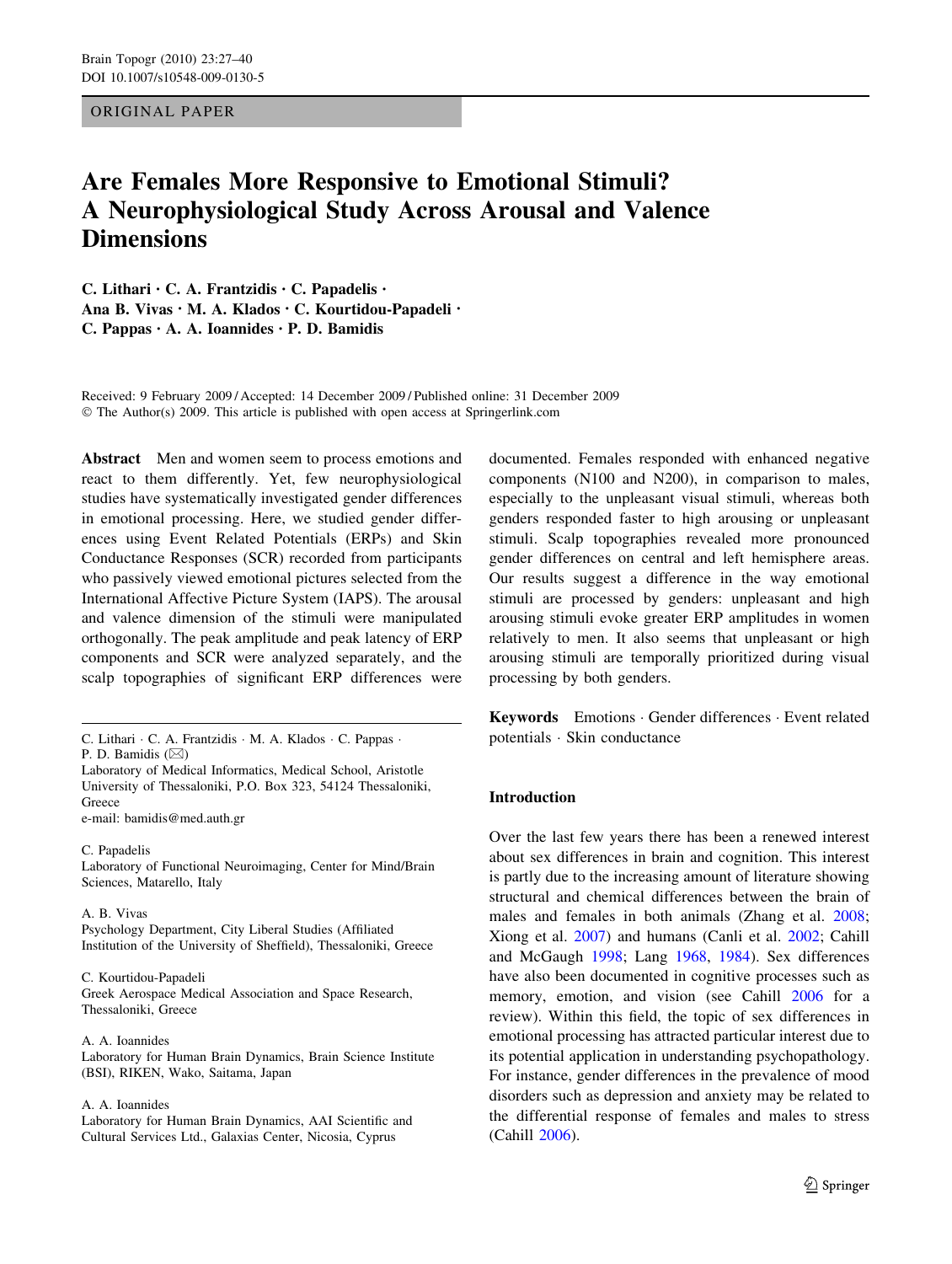Only few studies have so far investigated gender differences in emotions, and most of them report significant differences. Thus, for instance, unpleasant pictures from International Affective Picture System (IAPS, Lang et al. [1997\)](#page-12-0) elicited more robust P300 effects in terms of both amplitude and latency in the left hemispheres of females, while they elicited a stronger P300 component in the right hemisphere of males (Gasbarri et al. [2007\)](#page-12-0). Females responded with a much larger N200 component to IAPS (Lang et al. [1997](#page-12-0)) emotional pictures depicting humans than to those containing scenes (Proverbio et al. [2008](#page-12-0)). Similarly, Han et al. ([2008\)](#page-12-0) found that the amplitude of the P300 was generally larger for painful relative to neutral stimuli in both sexes, but this effect was stronger for females. These findings agree with the hypothesis that women are generally more responsive to emotional stimuli and more particularly to danger-related stimuli (Williams and Gordon [2007\)](#page-13-0).

The findings from event related potentials (ERPs) studies appear to be also supported from neuroimaging studies employing fMRI (Canli et al. [2002](#page-11-0); Cahill [2003](#page-11-0); George et al. [1996;](#page-12-0) Pardo et al. [1993;](#page-12-0) Schneider et al. [2000;](#page-13-0) Wrase et al. [2003\)](#page-13-0). Stimuli of different valence (film clips) produced a differential time course and intensity of prefrontal cortex activation, with overshoot and undershoot being more pronounced in males in an fMRI study (Leon-Carrion et al. [2006\)](#page-12-0). Kemp et al. [\(2004](#page-12-0)) used steady-state probe topography and reported that the processing of unpleasant images is associated with widespread frontal latency reductions in females, but not in males. These findings support the notion that males and females seem to perceive, process, and respond differently to emotional stimuli.

Studies with auditory stimuli also report gender differences with emotional tones of voice indicating the significance of a spoken utterance. Schirmer et al. ([2005\)](#page-13-0) showed that even though both sexes appear to detect preattentively changes in voice, only women recruit additional processing resources when the change in voice is of emotional valence. Also, females are found to use earlier the emotional prosody during word processing as compared to men (Schirmer et al. [2002\)](#page-12-0). Thus in general, these findings appear to support the claim of women's superior emotion recognition proposed by Hall [\(1978](#page-12-0)).

Although these studies converge to some general conclusion, the findings are not conclusive yet, partially due to large discrepancies among the studies in terms of aspects of emotion measured and the type of stimuli employed. For instance, some studies have investigated the expression of emotions in terms of facial movements and self-reports of experienced emotion (Kring and Gordon [1998](#page-12-0); Wild [2003\)](#page-13-0), whereas others have looked at neurophysiological correlates of emotions with autonomic responses (e.g., skin conductance) (Bradley et al. [2001](#page-11-0); Kring and Gordon [1998\)](#page-12-0). Similarly, researchers have used a variety of stimuli to induce emotional experiences; emotional films (Aftanas et al. [1997](#page-11-0); Kring and Gordon [1998](#page-12-0); Cahill [2003](#page-11-0)), pictures (Codispoti et al. [2006;](#page-11-0) Cahill [2003](#page-11-0); Cuthbert et al. [2000](#page-12-0); Schupp et al. [2006](#page-13-0); for a review see Oloffson et al. [2008](#page-12-0)), pictures of specific content (e.g., emotional faces or social stimuli) (Gerber et al. [2008;](#page-12-0) Proverbio et al. [2008\)](#page-12-0), emotional words (Alfano and Cimino [2008\)](#page-11-0), music and sounds (Schirmer et al. [2002,](#page-12-0) [2005;](#page-13-0) Krumhansl [2002;](#page-12-0) Bachorowski and Owren [2003;](#page-11-0) Panksepp and Bernatzky [2002\)](#page-12-0). While emotional films seem to be quite effective, they are difficult to standardize in terms of the basic visual processes, because responses elicited by different frames overlap. In addition, during exposure to both emotional films and music, the effect of each frame or note is embedded within the context established by its predecessors in a highly idiosyncratic way for each participant. On the other hand, emotional words include the verbal information and its perception, which may affect the study of emotional perception itself. In this sense, the IAPS collection (Lang et al. [1997\)](#page-12-0), which contains standardized images rated for emotional valence and arousal may provide a convenient alternative for the investigation of emotional processing.

There is no agreement in literature about how valence and arousal may interact to induce emotional experiences. The bi-dimensionality theory of emotions proposes that the nature of emotional experience, or at least its 'affective core', is primarily determined by two main dimensions: pleasure and arousal (Russell [1980,](#page-12-0) [1989;](#page-12-0) Reinsenzein [1994](#page-12-0); Barrett [1998\)](#page-11-0). Valence ranges from attraction and pleasure to aversion and displeasure, whereas arousal is a more general property of the stimulus and refers to the level of activation, regardless of the direction (whether pleasant or unpleasant) and it should not be confused with affective intensity (Barrett and Russell [1999\)](#page-11-0). This proposal would be consistent with an underlying bi-motivational system: the appetitive (approach) and the aversive (avoidance) motivational system that vary along the arousal dimension (Cacioppo and Bernston [1994](#page-11-0); Lang et al. [1998](#page-12-0)). It also derives from theory, that valence and arousal are two orthogonal, independent dimensions of the emotional stimulus. Other theories propose that these two dimensions are relatively dependent. Williams and Gordon [\(2007](#page-13-0)) have proposed that potentially dangerous stimuli are typically high arousing, what they called a ''mismatch''. On the other hand, reward-related stimuli are typically predictable, what they termed as a ''match''. Although, it is true that valence and arousal co-vary in the real world (Lang et al. [1997](#page-12-0)), recent studies suggest that these two dimensions interact and need to be taken into account when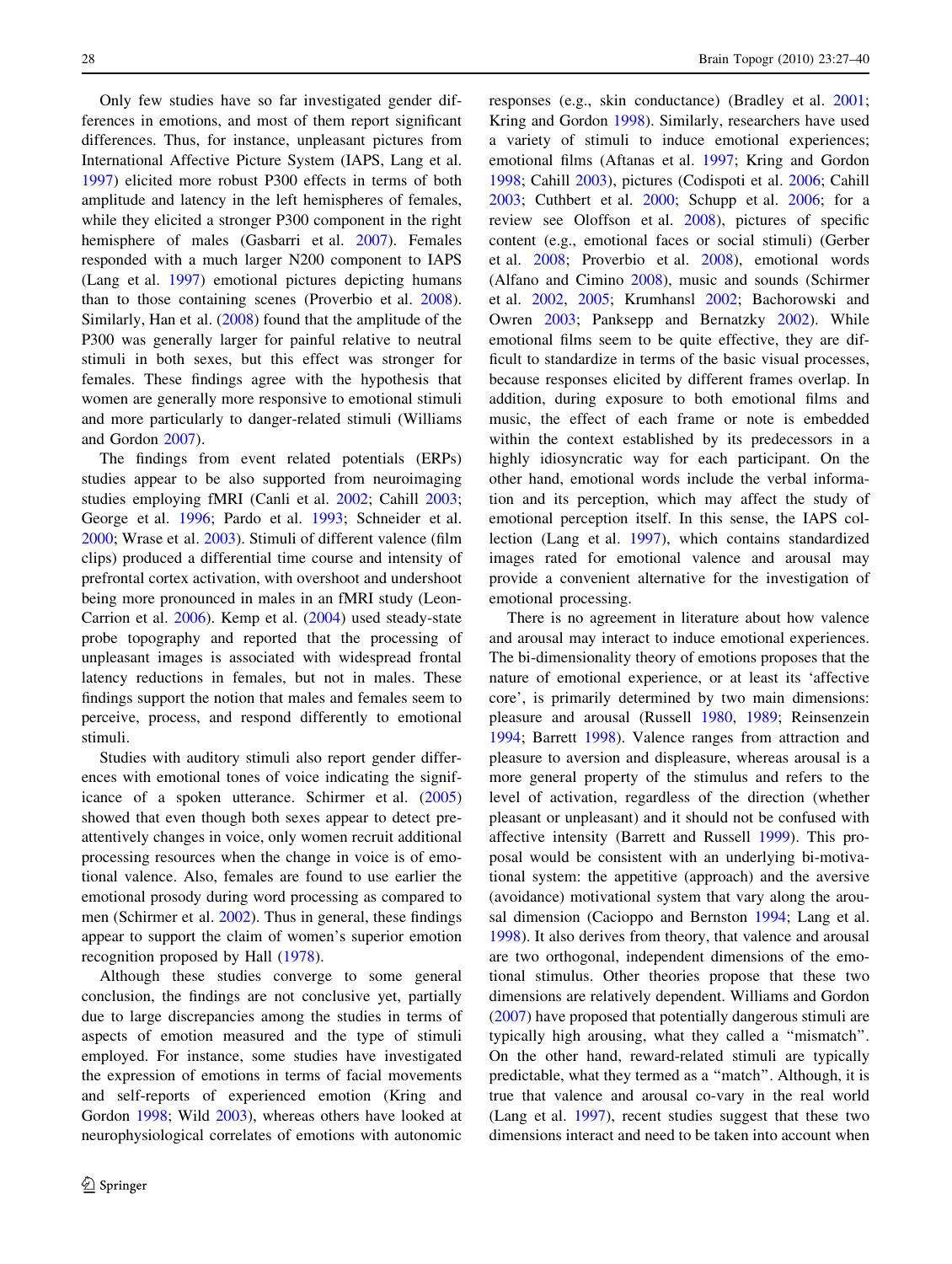studying emotional processing (Cuthbert et al. [2000](#page-12-0); Robinson et al. [2004](#page-12-0)).

In line with this, there are at least four previous reports considering the possible interaction of arousal and valence during selecting IAPS stimuli in the experimental design, as in the present one. Most of these studies (Keil et al. [2002;](#page-12-0) Dolcos and Cabeza [2002](#page-12-0); Delplanque et al. [2006\)](#page-12-0) used emotional versus non emotional (neutral) stimuli to study arousal effects, whereas Gianotti et al. ([2008\)](#page-12-0) manipulated valence and arousal orthogonally getting to a different experimental design. The latter study assumed different neural assemblies for high and low arousal, as well as, for pleasant and unpleasant stimuli. Their results also revealed that valence information was extracted before that of arousal. These studies were mainly focused on the temporal analysis of emotional perception, whereas none of them reported gender differences.

Another aspect that has been addressed in the literature of emotional processing is the autonomic responses. Emotions elicited by stimuli often lead to autonomic responses that survive even when the stimulus is masked (Ekman et al. [2007](#page-12-0)). In this sense, simultaneous recordings of central and autonomic nervous responses are more likely to advance our understanding of emotional processing. Recent studies have attempted to integrate brain activity measures with more than one simultaneous peripheral physiological measurements, such as Skin Conductance Response (SCR), heart rate, and facial electromyography (EMG) (Bernat et al. [2006;](#page-11-0) Cuthbert et al. [2000;](#page-12-0) Kring and Gordon [1998\)](#page-12-0). The electrodermal activity has been found to be more responsive to pleasant and unpleasant pictures than neutral ones, while the high arousing pictures evoked greater SCR amplitudes as compared to low arousing ones (Bernat et al. [2006](#page-11-0)). In terms of sex differences, women were found to elicit greater physiological reactivity (i.e., SCR, facial EMG) than men to emotional material, especially if the material was of negative valence (Bradley et al. [2001](#page-11-0); Chentsova-Dutton and Tsai [2007](#page-11-0)).

In the present study, we investigated potential differences in emotional processing between genders by measuring ERPs and SCRs when participants were passively exposed to emotional pictures selected from the IAPS collection. The valence and arousal dimensions of the pictures were orthogonally manipulated, since recent research suggests that these two dimensions may interact (Cuthbert et al. [2000](#page-12-0)). Based on findings from previous studies, we hypothesized that emotional stimuli will reveal gender differences in ERPs and SCRs. In this sense, females may appear more responsive to emotional stimuli at ERP components relative to males. This difference is presumed to be greater for unpleasant stimuli.

#### Materials and Methods

#### Participants

Twenty-eight healthy, right-handed volunteers (14 females and 14 males) participated in the study with a mean age of 28.2  $\pm$  7.5 for males, and 27.1  $\pm$  5.2 for females (mean  $\pm$ SD). Participants with a history of psychiatric or neurological illness or under medication were excluded from the study. All participants had normal (10/10) or corrected to normal vision. Participants were kindly asked to refrain from any alcohol and caffeine consumption the day before and the day of the experiment; they were also asked to sleep as adequately and comfortably as possibly achievable the night before the recordings. Each participant signed an informed consent form prior to his/her participation and completed a short questionnaire. All participants were paid for their participation. An approval from the local Ethical Committee was granted for this study.

## Experimental Procedure

Participants were seated on an armchair and a PC screen was placed in front of their eyes in a distance of 80 cm. The room temperature was constantly controlled during the experiment. The experiment started with a 30-s recording, during which participants were asked to keep their eyes open and fixate to a cross appearing in the center of the screen; this was followed by similar measurement with eyes closed. The aim of both recordings was to identify and correct any possible technical problems before the actual recordings (see below), as well as, to provide test data for performing the artifact rejection algorithms used later in the analysis. One hundred and sixty pictures were selected for the experiment. Pictures were categorized in four groups (4  $\times$  40 pictures) according to arousal and pleasure ratings, as explained below.

The emotion evocative pictures were presented to participants in a random order. Stimulus delivery was controlled by the presentation software (Neurobehavioral systems, Albany, CA). Each single epoch consisted of a 500 ms pre-stimulus and a 2 s post-stimulus period. In the pre-stimulus period, a white fixation cross was presented on the screen in a black background. The stimulus appeared on the screen for 1 s after which the cross came up again. The total duration of the experiment was less than 5 min. The procedure was concluded with a repetition of the initial 30 s recordings, with eyes open and then closed. Most of the participants (13/14 males, 13/14 females) rated the presented pictures in terms of valence and arousal following the IAPS rating scales through a web-based online questionnaire.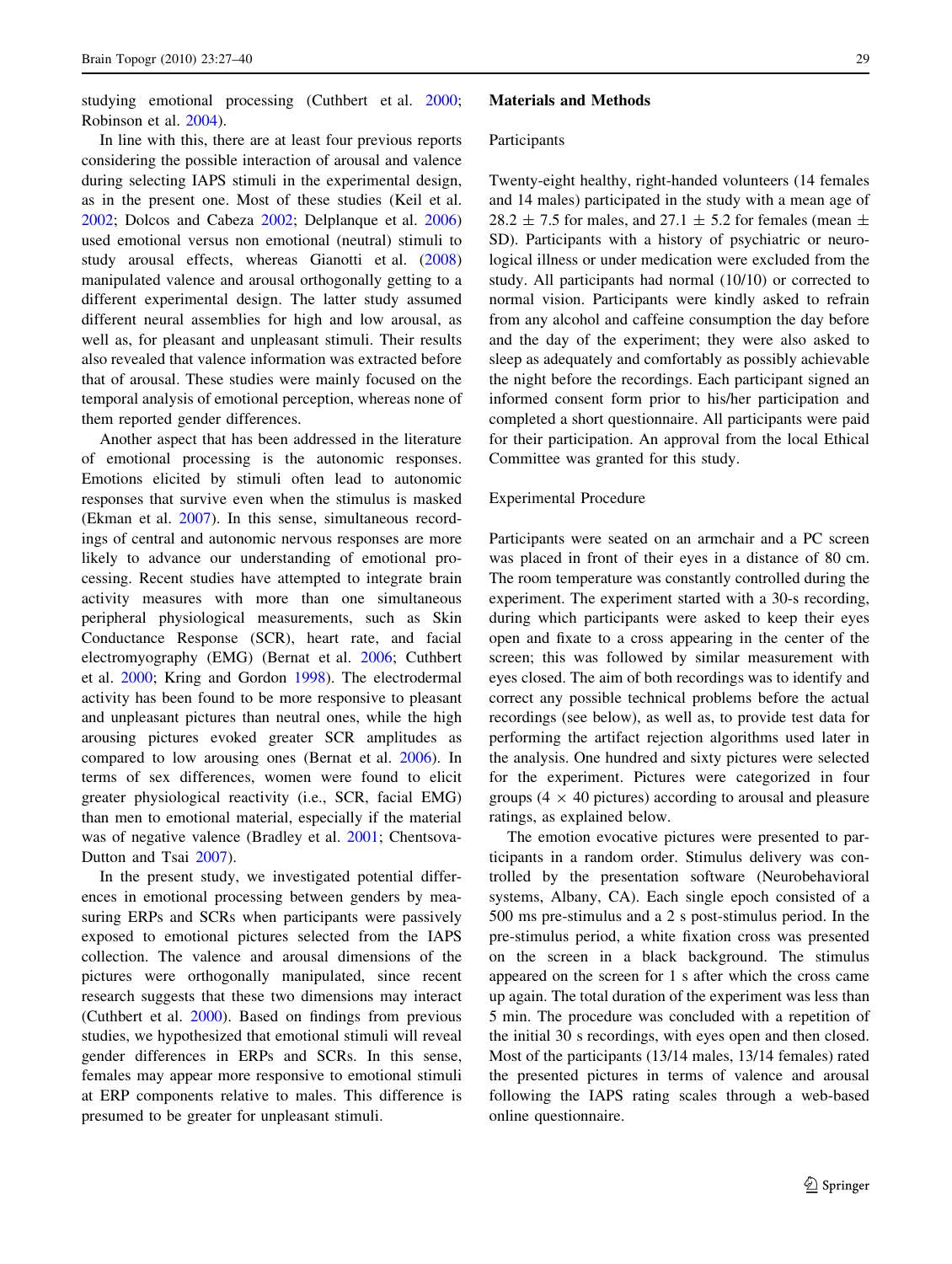## Stimuli

Visual stimuli were pictures from the IAPS collection; these were selected along with their emotional content defined in terms of their pleasure and arousal ratings. The selected stimuli divided the pleasure-arousal 2D space by naturally forming four groups of pictures: pleasant and high arousing (PHA),<sup>1</sup> pleasant and low arousing (PLA),<sup>2</sup> unpleasant and high arousing  $(UHA)$ , and unpleasant and low arousing  $(ULA)^4$ . Figure [1](#page-4-0) shows how the performed selection populated the four corners of the pleasure-arousal plane so that arousal and pleasure effects were well-separated (Bradley and Lang [1994](#page-11-0); Lang et al. [1997\)](#page-12-0). Since males and females have rated IAPS pictures differently across pleasure and arousal (Lang et al. [1997\)](#page-12-0), we tried to maintain similar affective content level for both genders. To this direction, we considered as many common pictures as possible. However, few of the pictures for males and females were different, but of similar affective content level. In order to test that the two sets of pictures were equal, we conducted t- tests for both arousal and valence. The gender-specific ratings of the presented pictures, as provided by the IAPS collection, are presented in Table [1,](#page-4-0) accompanied by our participants' group ratings. None of the comparisons between stimuli used for males and those

<sup>2</sup> PLA for males: 1450, 1601, 1610, 1620, 1750, 1812, 1900, 1920, 2050, 2070, 2235, 2260, 2299, 2303, 2360, 2370, 2388, 2501, 2530, 2550, 2650, 2660, 4614, 5000, 5001, 5010, 5020, 5030, 5200, 5831, 5891, 7080, 7325, 7340, 7545, 7900, 8330, 8497. PLA for females: 2000, 2010, 2037, 2152, 2260, 2299, 2304, 2311, 2360, 2370, 2388, 2395, 2398, 2501, 2510, 2530, 2540, 2598, 2620, 5000, 5010, 5020, 5030, 5200, 5520, 5551, 5611, 5631, 5711, 5720, 5750, 5760, 5764, 5779, 5800, 5811, 5891, 7039, 7340, 7545.

<sup>3</sup> UHA for males: 1525, 2681, 2683, 2688, 2703, 2811, 3000, 3010, 3015, 3030, 3053, 3060, 3068, 3069, 3071, 3080, 3100, 3102, 3110, 3120, 3130, 3150, 6230, 6250.1, 6300, 6313, 6350, 6510, 6540, 6550, 6560, 6570, 8485, 9040, 9252, 9410, 9630, 9635.1, 9810, 9902. UHA for females: 2683, 2691, 2730, 2981, 3000, 3010, 3015, 3030, 3051, 3053, 3063, 3064, 3068, 3069, 3071, 3080, 3100, 3102, 3110, 3120, 3140, 3150, 3168, 3170, 3191, 3225, 3266, 3400, 3500, 3530, 5971, 6021, 6022, 6190, 6200, 6210, 6212, 6230, 6243, 6250.

<sup>4</sup> ULA for males: 2095, 2100, 2141, 2200, 2205, 2206, 2210, 2214, 2375.1, 2393, 2399, 2440, 2490, 2570, 2700, 2715, 2722, 2750, 2753, 3017, 3301, 4490, 4510, 4550, 4561, 7006, 7025, 7031, 7150, 7170, 7187, 9220, 9265, 9280, 9290, 9331, 9360, 9421, 9571. ULA for females: 2399, 2490, 2491, 2590, 2722, 2750, 4001, 4210, 4230, 4233, 4240, 4290, 4635, 5120, 5130, 5534, 6010, 6241, 6800, 6930, 7031, 7036, 7044, 7046, 7054, 7060, 7130, 7150, 7180, 7184, 7211, 7224, 7234, 7484, 7491, 7700, 7705, 7920, 8496, 9000.

used for females reached statistical significance ( $P > 0.05$ ). That is, although some of the pictures were different for males and females, they were equal in terms of valence and arousal dimensions. The pictures were further tested for complexity (picture's histogram entropy), overall Apparent Contrast  $(AC = standard deviation of luminance matrix)$ mean of luminance matrix, Delplanque et al. [2007\)](#page-12-0), as well as for AC for each color level, and there were no significant differences between stimuli for males and females for each of the picture categories ( $P > 0.05$ ).

## Electrophysiological Recordings

## EEG/ERP

EEG/ERP measurements were recorded from 19 active sites distributed across the scalp according to the International system 10–20 (Jasper [1958\)](#page-12-0) and with reference electrodes positioned at the mastoids. The recordings, were performed with a Nihon Kohden 911 (Nihon Kohden, Japan) EEG recording device. All electrode impedances were maintained at less than  $5 \text{ k}\Omega$ . Electrooculographic (EOG) activity was also recorded via four Ag–AgCl electrodes placed one above, and one below the left eye and two at the outer canthus of both eyes. The sampling rate for all measurements was 500 Hz.

## SCR

The skin conductance was recorded during the entire experiment by an in-house device using a pair of Ag–AgCl electrodes. The electrode pairs were supplied with constant current and the voltage changes, representing the inverse conductance value, were recorded using a DC amplifier (SCRmin  $\sim 0.01$  µSiemens and SCRmax  $\sim 1$  µSiemens). The sampling rate for the recording of digitized data was set at 500 Hz.

#### Data Analysis

All EEG/ERP recordings were initially band-pass filtered (low-pass IIR filter with cut-off frequency 40 Hz, high-pass IIR filter with cut-off frequency: 0.5 Hz). The INFOMAX Independent Component Analysis (ICA) algorithm was applied to the filtered EEG data for removing the biological artifacts (i.e., eye movements, eye blinks, cardiac signal, and muscle artifacts) (Jung et al. [2000](#page-12-0)). The analysis and extraction of the artifacts was performed off-line on a PC by means of the EEGLAB software (version 5.03) coded in MATLAB (Delorme and Makeig [2004\)](#page-12-0). Two independent and experienced electrophysiologists reviewed the components and decided for their rejection. The ERPs were

<sup>&</sup>lt;sup>1</sup> PHA for males: 1720, 1811, 4001, 4006, 4141, 4142, 4150, 4180, 4210, 4220, 4225, 4232, 4240, 4250, 4255, 4290, 4300, 4310, 4311, 4320, 4607, 4608, 4651, 4652, 4658, 4659, 4660, 4664.1, 4670, 4681, 4683, 8080, 8185, 8186, 8190, 8340, 8400, 8499, 8501. PHA for females: 2150, 2216, 2303, 2345, 2389, 2550, 4460, 4470, 4490, 4503, 4510, 4520, 4532, 4533, 4537, 4538, 4542, 4561, 4572, 4598, 4599, 4607, 4608, 4609, 4611, 4626, 4656, 4659, 4660, 4670, 4680, 4681, 4687, 4689, 4695, 5621, 5629, 7502, 8030, 8034.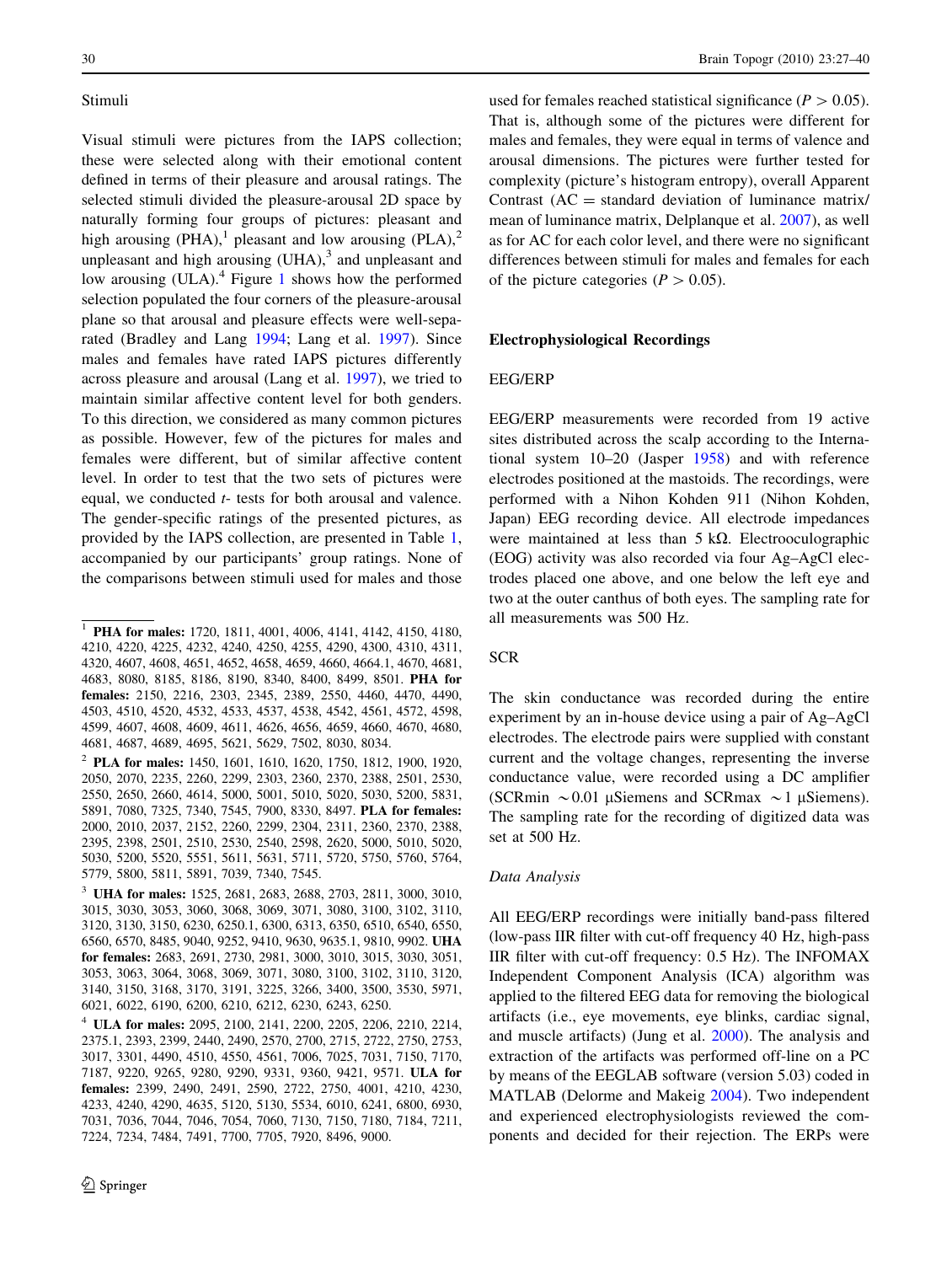<span id="page-4-0"></span>



Table 1 The gender-specific ratings of the presented stimuli as provided by the IAPS collection and as rated by participants of this study

|          |               | Males           |                 | Females         |                 |
|----------|---------------|-----------------|-----------------|-----------------|-----------------|
|          |               | <b>IAPS</b>     | Participants    | <b>IAPS</b>     | Participants    |
| Pleasure | Pleasant      | $7.18 \pm 0.66$ | $6.92 \pm 0.63$ | $7.15 \pm 0.67$ | $7.03 \pm 0.58$ |
|          | Unpleasant    | $3.05 \pm 0.96$ | $3.52 \pm 1.36$ | $2.89 \pm 1.41$ | $3.17 \pm 1.64$ |
| Arousal  | High arousing | $6.64 \pm 0.56$ | $6.50 \pm 1.13$ | $6.46 \pm 0.62$ | $6.78 \pm 1.25$ |
|          | Low arousing  | $3.51 \pm 0.80$ | $4.34 \pm 0.93$ | $3.59 \pm 0.71$ | $4.28 \pm 0.73$ |

t-Tests were performed to ensure that there were no significant differences between pictures used for males and those for females

averaged in respect to the stimulus onset from  $-200$  to 1000 ms reducing the background noise to a point where the event-related signals can be seen in the data. This resulted in a complex waveform that is made up of a number of distinct components (Fig. 2). For all electrodes and each participant, the averaged ERP waveforms were estimated for each of the four picture categories. The grand averaged ERP waveforms were also calculated for each picture, category, and electrode site, referenced to a 500 ms baseline preceding picture onset.

The SCR measurements were also digitally filtered offline by using the EEGLAB software. A low-pass short IIR filter was used with cut-off frequency at 2.5 Hz. The average signal was computed for each picture category from -500 to 2000 ms. The grand average was also calculated among all participants. The SCR amplitude was scored manually and defined as the largest increase in electrodermal activity in a time window ranging from 500 to 2000 ms post-stimulus (Amrhein et al. [2004](#page-11-0)).

The baseline-to-peak amplitudes of each component and each participant were submitted to separate repeated ANOVA measures with gender as the between participants factor and stimulus valence (positive and negative) and



Fig. 2 ERP components of a typical grand average waveform. Early components are marked with green and middle ones with red color. P100 usually is seen around 100 ms (maximum between 70 and 130 ms in our study), followed by N100 (minimum between 90 and 170 ms in our study), a peak with opposite polarity. P200 is obvious after 200 ms (maximum between 180 and 230 ms) followed by N200 (minimum between 200 and 300 ms) of opposite polarity. P300 is the next positive peak (between 300 and 400 ms) followed by the late positive potential (LPP), whose duration is from 400 to 900 ms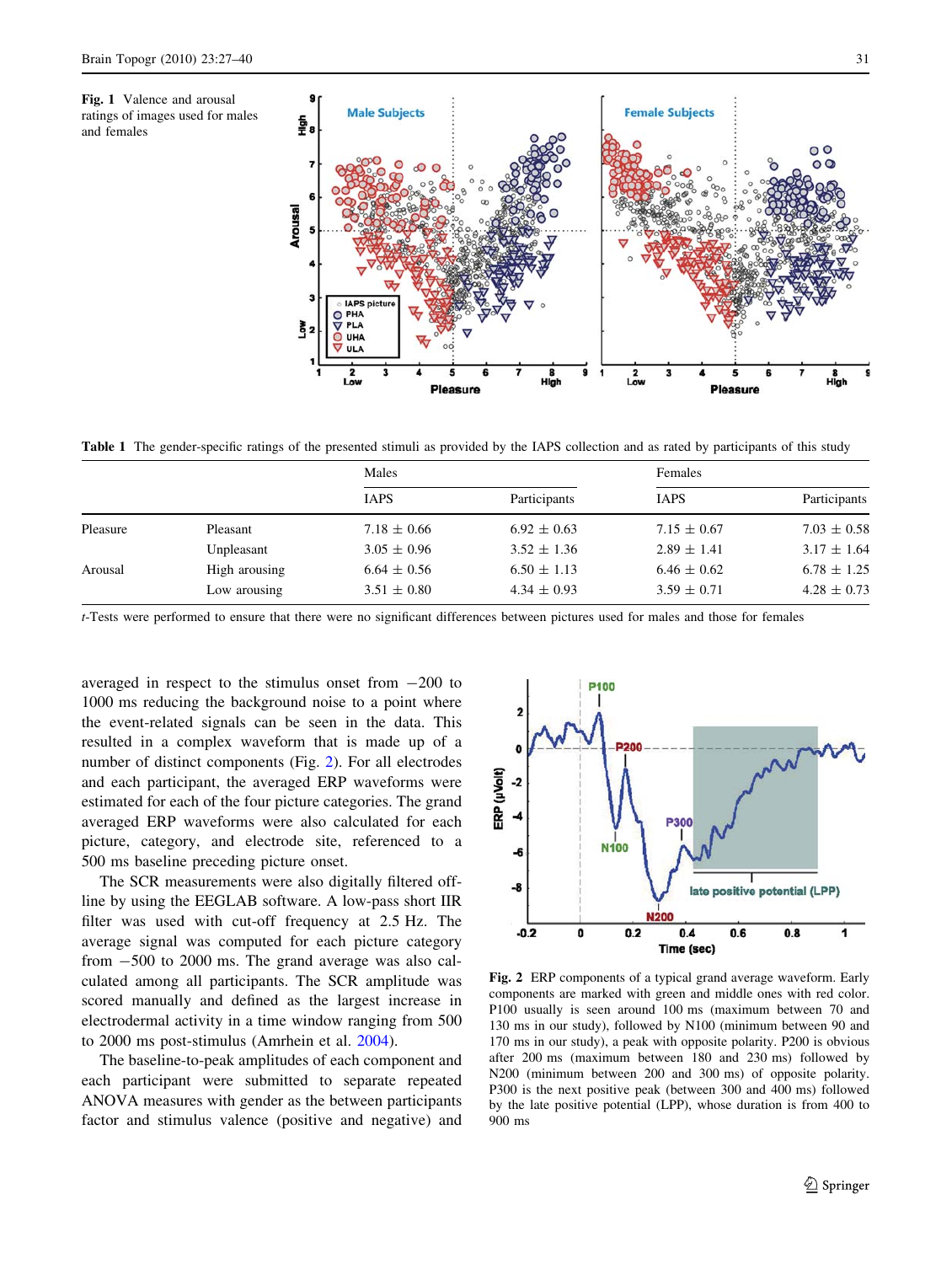<span id="page-5-0"></span>arousal (high and low) as the within participants factors. The statistical analysis was performed for all EEG electrodes. For simplicity reasons as well because of the absence of laterality, only the statistic results from the central electrodes (Fz, Cz, and Pz) are presented here in detail. The F-values from the repeated measures of ANOVA statistical analysis for the main effects were used to form the topographies of ERP differences illustrating the gross underlying brain regions modulated by gender, arousal, and valence effects for each component. Fifteen topographies (five components  $\times$  three effects) were finally calculated. In summary, the ERP data are represented in terms of components' amplitude, latency, and F-topography.

# Results

Two early (P100 and N100), two middle (P200 and N200) and one late components (P300), were recognized on the average ERPs for each participant and electrode. The grant average among subjects is presented in Fig. [2.](#page-4-0) The mean latencies for each component and each of the central electrodes are presented in Table 2. As for SCRs, one peak

Fig. 3 Grand average ERPs of Fz, Cz, and Pz for males (left) and females (right). Arousal effects on the amplitude of P300 are evident; dashed lines are more positive than the solid ones. The regions in zoom show the valence effects on N200 amplitudes of Fz and Cz where unpleasant pictures (red lines) evoked more negative responses. The zoomed regions of electrode Pz also depict the valence effect on latency for males, since red lines (unpleasant) evoke faster N200 responses, as well as, the arousal effect on latency for females, since dashed lines (high arousal) evoke faster N200 responses

Table 2 Mean latencies and standard deviation of each component on electrodes Fz, Cz, Pz averaged across participants and picture categories

| Mean latencies of components                                              |     |     |         |  |  |  |  |
|---------------------------------------------------------------------------|-----|-----|---------|--|--|--|--|
| Latency (ms)                                                              | Fz. | Cz. | $P_{Z}$ |  |  |  |  |
| P100 (max in 70–130 ms) $90.9 \pm 1.5$ $91.7 \pm 1.9$ $95.6 \pm 1.8$      |     |     |         |  |  |  |  |
| N100 (min in 90–170 ms) $140.9 \pm 1.6$ $137.7 \pm 1.7$ $131 \pm 3.8$     |     |     |         |  |  |  |  |
| P200 (max in 180–230 ms) $195.6 \pm 4.6$ $200.4 \pm 5.1$ $208.6 \pm 2.8$  |     |     |         |  |  |  |  |
| N200 (min in 200–300 ms) $275.2 \pm 8.5$ $272.9 \pm 8.1$ $264.5 \pm 8.5$  |     |     |         |  |  |  |  |
| P300 (max in 300–400 ms) 372.6 $\pm$ 4.7 368.59 $\pm$ 5.2 364.2 $\pm$ 6.3 |     |     |         |  |  |  |  |

was recognized on the average waveform that was at  $1.03 \pm 0.18$  s.

The early and middle ERP peaks elicited significant differences between males and females with respect to peak amplitude, with females showing greater absolute responses, as shown below. The ERP waveforms for the electrodes studied are shown in Fig. 3 and the P-values are shown in Table [3](#page-6-0). The SCR recordings revealed a main effect of arousal replicating previous studies. Topographies of ERP differences reveal the gross underlying brain regions where gender, arousal, and valence effects are prominent.

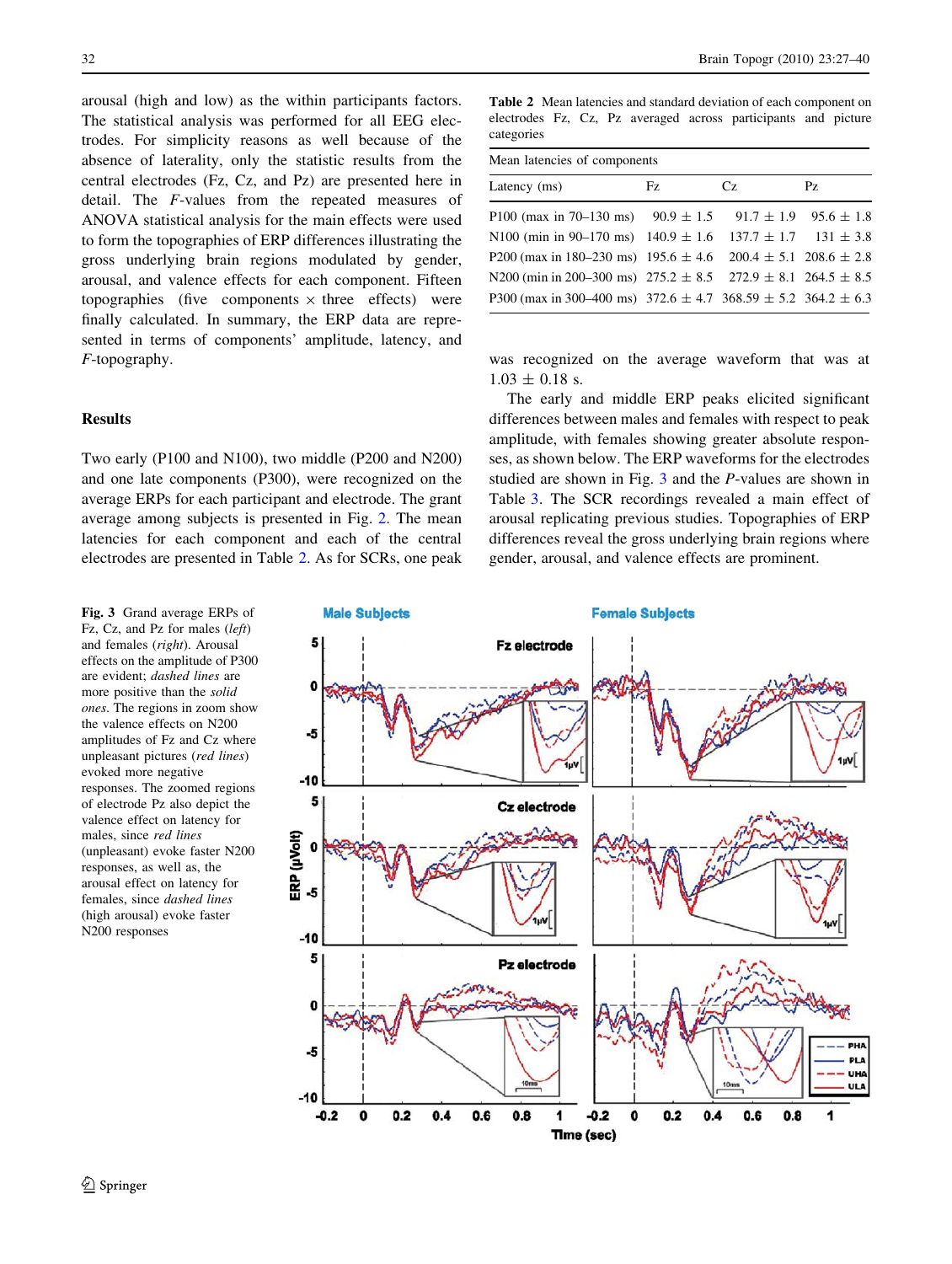<span id="page-6-0"></span>Table 3 P-values of the ANOVA show significant main effects on peak amplitudes

| Electrode | Peak             | Effect                      |                               |                              |  |  |
|-----------|------------------|-----------------------------|-------------------------------|------------------------------|--|--|
|           |                  | Gender                      | Arousal                       | Valence                      |  |  |
| Fz.       | P <sub>100</sub> |                             | $F(1,26) = 26.13, P < 0.001$  |                              |  |  |
|           | N <sub>100</sub> |                             | $F(1,26) = 25.3, P = 0.0001$  |                              |  |  |
|           | P <sub>200</sub> |                             |                               |                              |  |  |
|           | N <sub>200</sub> |                             |                               | $F(1,26) = 15.2, P = 0.0001$ |  |  |
|           | P300             |                             |                               | $F(1,26) = 4.11, P = 0.05$   |  |  |
| Cz        | P <sub>100</sub> |                             | $F(1,26) = 32.66, P < 0.0001$ |                              |  |  |
|           | N <sub>100</sub> | $F(1,26) = 4.35, P = 0.047$ |                               | $F(1,26) = 4.35, P = 0.047$  |  |  |
|           | P <sub>200</sub> |                             |                               | $F(1,25) = 5.61, P = 0.025$  |  |  |
|           | N <sub>200</sub> |                             |                               | $F(1.26) = 9.83, P = 0.0042$ |  |  |
|           | P <sub>300</sub> |                             | $F(1,26) = 7.38, P = 0.012$   |                              |  |  |
| PZ        | P <sub>100</sub> |                             | $F(1,26) = 25.91, P < 0.0001$ |                              |  |  |
|           | N <sub>100</sub> | $F(1,26) = 5.66, P = 0.025$ | $F(1,26) = 26.1, P < 0.0001$  | $F(1,26) = 8.24, P = 0.008$  |  |  |
|           | P <sub>200</sub> |                             |                               |                              |  |  |
|           | N <sub>200</sub> | $F(1,26) = 4.54, P = 0.043$ |                               |                              |  |  |
|           | P300             |                             | $F(1,26) = 37.34, P < 0.0001$ |                              |  |  |

The gender effect is dominant on N100 and N200, with females eliciting more negative responses than males, whereas arousal affects early and late components. Valence affects early, middle, and late components, with unpleasant pictures eliciting greater negativity than positive ones

## Amplitudes of ERP Components

The analysis of peak amplitudes yielded significant main effects of gender, arousal and valence on early, middle, and late components (Fig. [3\)](#page-5-0). Table 3 shows the significant P-values for the main effects of each component.

The gender effect was prominent on the negative components for the Cz and Pz electrodes, revealing a greater reaction to emotional stimuli for females. Women showed greater negativity  $(-7.48 \text{ }\mu\text{V})$  as compared to males  $(-5.07 \mu V)$  on the early N100 component on Pz. The same effect was also revealed for Cz. As for middle components, female responses on N200 of the Pz electrode were again more negative  $(-5.78 \mu V)$  than those of males  $(-3.29 \text{ }\mu\text{V}).$ 

There was a strong main effect of arousal on the early component P100 on all three central electrodes. Low arousing pictures elicited higher positivity than high arousing stimuli did. The N100 component was also affected by arousal on electrodes Fz and Pz, with high arousing stimuli eliciting greater negativity than low arousing pictures. For example, on Fz, the N100 amplitude was more negative  $(-7.54 \mu V)$  for high arousing stimuli, than for low arousing  $(-5.91 \text{ }\mu\text{V})$ . Finally, P300 revealed arousal effects on Cz and Pz; i.e., on Pz, P300 amplitudes were higher for high arousing pictures (2.86  $\mu$ V), than for low arousing ones  $(1.18 \mu V)$ .

Valence effects are also prominent on central channels, not only for middle peaks, but also for early and late ones. On negative components (N100 and N200) the unpleasant

Fig. 4 Gender by arousal interaction is evident as the difference between high arousing (HA) and low arousing (LA) is greater in females than in males on N100 on Fz and Cz electrode

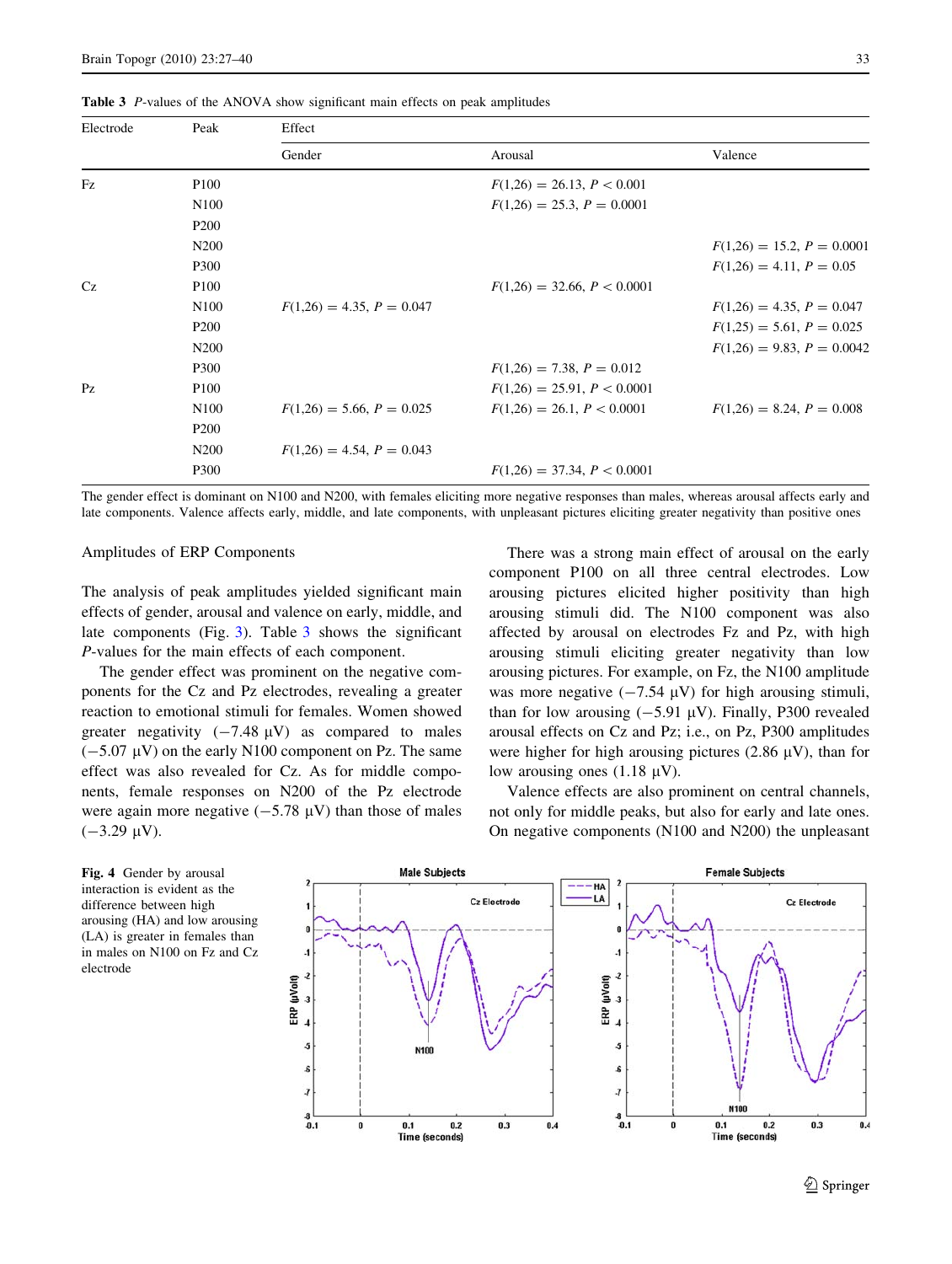emotional stimuli elicit responses with greater negativity on all central electrodes as compared to pleasant pictures; that is, unpleasant pictures evoked greater negativity on N200 of Fz ( $-9.6 \mu V$ ) than pleasant ones ( $-8.46 \mu V$ ). The same effect was observed on N100 of Cz and Pz and N200 of Cz. On the other hand, on positive components (P200 of Cz and P300 of Fz), pleasant pictures provoke responses with greater positivity than unpleasant ones.

Interactions were also evident on the early component N100. On frontal and central electrodes (Fz, Cz) there were significant gender by arousal interactions. In order to analyze the gender by arousal interactions further, we collapsed the data for valence and the results showed significant differences between high and low arousal conditions on both channels; i.e., on Fz, high arousing pictures evoked more negative N100 responses, than low arousing, for both males  $(t(13) = -2.48, P = 0.028)$  and females  $(t(13) = -4.38, P = 0.0007)$ , with the difference being clearly greater for females (Fig. [4\)](#page-6-0).

Finally, there was a significant gender by valence interaction on the N100 of Pz. In order to analyze this further again, we collapsed the data for arousal. Results showed significant higher negativity for females  $(-8.31 \text{ }\mu\text{V})$  as compared to males  $(-5.21 \mu V)$ , but only for the unpleasant pictures  $(t(26) = 2.61, P = 0.015)$ . Furthermore, amplitudes were significantly higher for the unpleasant pictures relatively to pleasant ones only for the female group  $(t(13) = 2.73, P = 0.017)$  (Fig. 5).

## Latencies of ERP Components

Analysis of the peak latencies revealed significant effects for the N200 component on Pz electrode. Arousal  $(F(1,26) = 5.1, P = 0.032)$  and valence  $(F(1,26) = 5.82,$  $P = 0.023$ ) modulated this peak, with high arousing pictures eliciting faster responses than low arousing ones (Fig. 6), and unpleasant pictures also evoking earlier

Fig. 5 Gender by valence interaction is evident as only females exhibited difference between pleasant and unpleasant stimuli on N100 on Pz electrode



Fig. 6 High arousing pictures elicited faster N200 responses than low arousing ones on Pz electrode on both males and females  $(F(1,26) = 5.1, P = 0.032)$ 

N200 components that pleasant ones for both genders (Fig. [7\)](#page-8-0).

## Topographies of ERP Differences

The gender effect is most prominent on negative components (N100 and N200) on the left hemisphere (Fig. [8a](#page-8-0)). This means that electrodes on the left hemisphere are those which differ between males and females during passive viewing of emotional stimuli. On P200 and P300 there is also a gender effect on the occipital right side.

Arousal (Fig. [8](#page-8-0)b) modulates all electrodes during early brain responses (P100 and N100). On P200 the brain region that differs between brain responses for high arousal and low arousal stimuli is the centroparietal region

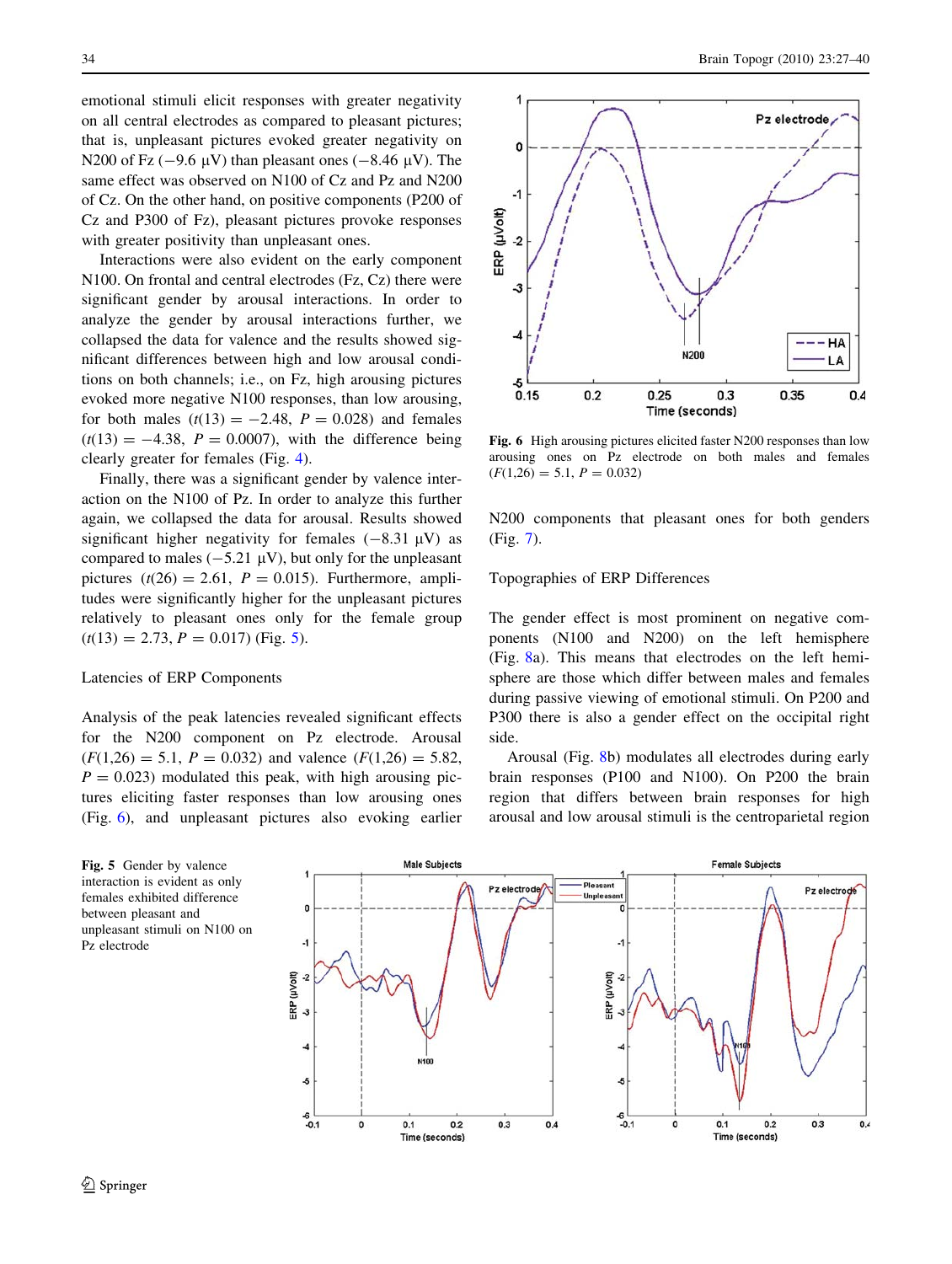<span id="page-8-0"></span>

Fig. 7 Unpleasant pictures elicited faster N200 responses than pleasant ones on Pz electrode on both males and females  $(F(1,26) = 5.82, P = 0.023)$ 

of the right hemisphere and the temporal region of the left hemisphere. On N200 the frontal lobe is involved. During the late component (P300), the central, parietal, and occipital electrodes are mostly affected, whereas the arousal effect is significant also on the frontal left part of the brain.

As for valence (Fig.  $8c$ ), it affects the early component N100 on the centroparietal sites mostly on the left hemisphere. On P200, the central region is affected by valence, whereas on N200 all prefrontal, frontal, and central electrodes differ in terms of processing stimuli of different valences. Finally, P300 is modulated by valence on occipital and right frontal electrodes.

## SCR Amplitudes

The amplitude analysis of SCRs revealed a significant main effect of arousal  $(F(1,24) = 9.67, P < 0.0048)$ . That is, highly arousing stimuli evoked greater responses (98.701  $\mu$ S) than low arousing ones (71.819  $\mu$ S). Also, there was a significant valence by arousal interaction  $(F(1, 24) = 5.611, P < 0.026)$ . Planned t-tests showed significant differences between the high  $(113.05 \mu S)$  and the low arousal  $(65.453 \mu S)$  conditions, but only for the pleasant stimuli ( $t(24) = 3.322$ ,  $P < 0.003$ ).

## Discussion

The aim of the present study was to investigate possible gender differences in the processing of emotional stimuli,



Fig. 8 Topographies of ERP amplitude differences extracted from statistical analysis of all electrodes; F-values were calculated and plotted. F-values greater than 4 represent significant main effects of gender (a), arousal (b), and valence (c) across components. Gender effects on N100 and N200 amplitude are significant on central and left hemisphere electrodes

using both ERPs and SCR measures. Unlike most of the previous studies, arousal and valence of the emotional stimuli were considered orthogonally as they seem to interact with each other (Cuthbert et al. [2000\)](#page-12-0). We found that females responded with enhanced N100 and N200 in comparison to males to the visual stimuli, especially to the unpleasant ones. On the other hand, both genders responded faster to high arousing or unpleasant stimuli. As for scalp topographies, gender differences appeared to be more pronounced on central and left hemisphere areas.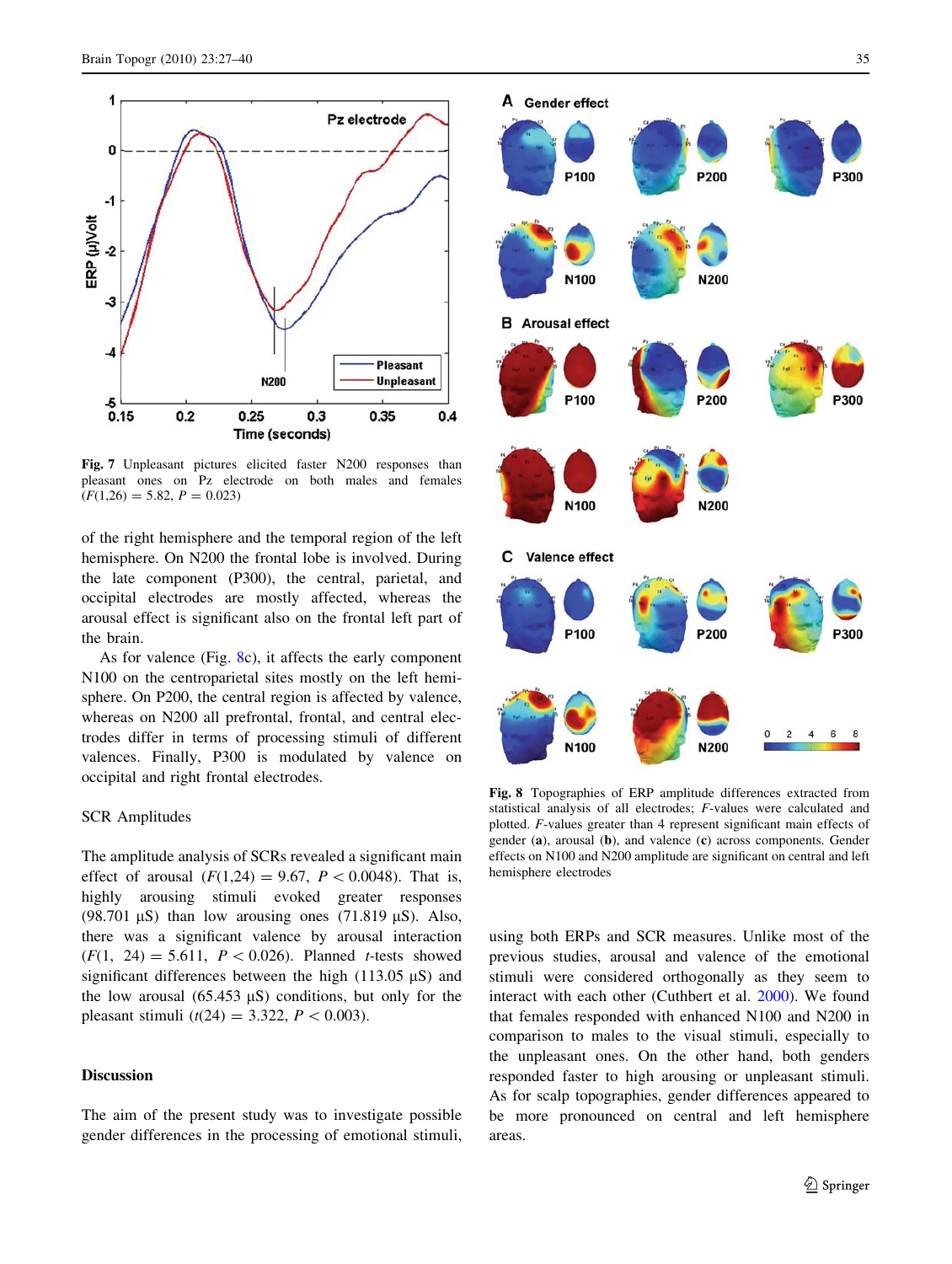### Main Effects and Interactions Regarding Gender

Females showed greater negativity than males on negative components (N100 and N200) upon viewing emotional stimuli. This effect was further modulated by a gender by valence interaction on the N100 of Pz electrode; females exhibited greater negativity than males but only for the unpleasant stimuli. Similar findings were found for the arousal dimension and this is a relatively new finding in the field of gender differences. We observed arousal effects early on in the processing (N100) on frontal and central electrodes, and these effects were also modulated by gender; high arousing pictures evoked more negative response in females as compared to males. Thus, the present study adds to the existing literature in gender differences (Han et al. [2008](#page-12-0); Chentsova-Dutton and Tsai [2007;](#page-11-0) Guillem and Mograss [2005;](#page-12-0) Kemp et al. [2004](#page-12-0); Bradley et al. [2001](#page-11-0); George et al. [1996](#page-12-0); Pardo et al. [1993\)](#page-12-0), showing that females respond more strongly not only to emotional or negative faces, pictures with human and sounds, but also to unpleasant emotional complex scenes of no specific content. More importantly, it shows that females respond with more negative early components to high arousing stimuli as well. This finding adds the electroencephalographic aspect to other previous electrophysiological findings regarding stronger autonomic responses, such as EMG, SCR, and heart rate, reported for women when viewing unpleasant pictures (Chentsova-Dutton and Tsai [2007](#page-11-0); Kemp et al. [2004;](#page-12-0) Bradley et al. [2001;](#page-11-0) George et al. [1996;](#page-12-0) Pardo et al. [1993\)](#page-12-0). It replicates and, in a way, generalizes the fact that women exhibited enhanced reactions to painful images (Han et al. [2008](#page-12-0)). More specifically, gender differences were identified on central and left hemisphere electrodes, as it is shown on the  $F$ -topographies, replicating previous EEG (Gasbarri et al. [2007\)](#page-12-0) and fMRI studies (Canli et al. [2002;](#page-11-0) Cahill [2003](#page-11-0)) which indicated the over-activation of left hemisphere by females when viewing emotional stimuli.

It has been proposed that the amplitude of the middle component N200 reflects biased selective attention to taskrelevant stimulus properties (e.g., color, shape, etc.) or biologically relevant stimuli such as those that are potentially dangerous (Schupp et al. [2006\)](#page-13-0). We therefore suggest that selective attention in women appears to be more strongly tuned to biologically relevant stimuli. Since such differences can be mainly traced to a complex interaction or a feedback loop between underlying biological processes and social and cultural responses to values regarding gender (Brody [1997](#page-11-0); Brody et al. [1993\)](#page-11-0), one can speculate that gender differences may have been also influenced by evolutionary pressures. As a result, females, having a slighter physique, appear to exhibit a more rapid and stronger response to potentially dangerous stimuli (e.g.,

unpleasant and high arousing stimuli) which may have been useful to effectively nurture their offspring.

Despite the rather convincing evidence for gender differences in emotional processing, proposed not only by this study, but also by previous ones, there exist studies encompassing different interpretations. It has been proposed that gender differences on brain oscillations occur even during simple visual stimulation (Gutenkin and Basar [2007](#page-12-0)), and the gender differences in the emotional processing could be just an epiphenomenon of these intrinsic gender differences. These differences, found in the delta frequency band measured on parietal and occipital regions, are attributed to the basic sensory circuits which are differentiated by the ''phyletic memory'' (Fuster [1995](#page-12-0); Basar [2004](#page-11-0)). However, the delta oscillations are found to affect mainly the P300 potential and the forthcoming slow wave activity (Oloffson et al. [2008\)](#page-12-0). Consequently, if we had to do with an epiphenomenon, we should have observed gender differences on P300 on parietal and occipital regions as well, whereas we reported gender differences during early ERPs measured mainly in anterior areas. In addition, the fact that in our study valence and arousal interacted with gender, suggests that the parameters of the emotional stimuli affect the intrinsic gender differences to visual stimuli. Therefore, our findings can be interpreted as an enhancement of intrinsic gender differences by the arousal and valence of the stimuli, resulting to gender differences in terms of emotional processing.

Unlike other studies (Bradley et al. [2001](#page-11-0); Chentsova-Dutton and Tsai [2007](#page-11-0)), autonomic responses (SCRs) were not modulated by gender. However, the validity of this conclusion may be compromised by a procedural limitation. It turned out that although, the ISI was long enough for a recognizable rise in the SCR to be seen in response to a stimulus; it was not long enough to separate different SCR components, i.e., for the SCR signal to return to its baseline level. To deal with this limitation, we employed the amplitude of SCR, a rather weak measure that may have obscured gender differences.

There was no significant three-way interaction of gender by valence by arousal. It seems that gender differences are not greater for stimuli that are both unpleasant and high arousing. This fact adds evidence to the independency of valence and arousal in the way both genders perceive and process emotional stimuli in terms of ERP responses.

To sum up, our data support the notion that females respond more in terms of ERP amplitudes to unpleasant or high arousing stimuli relative to males. The brain mechanisms responsible for these mechanisms are most likely localized in the central and left brain regions, as suggested by the brain topography analysis. The robust gender effect on negative components suggests that brain regions that recognize the valence of stimuli early on in the stream of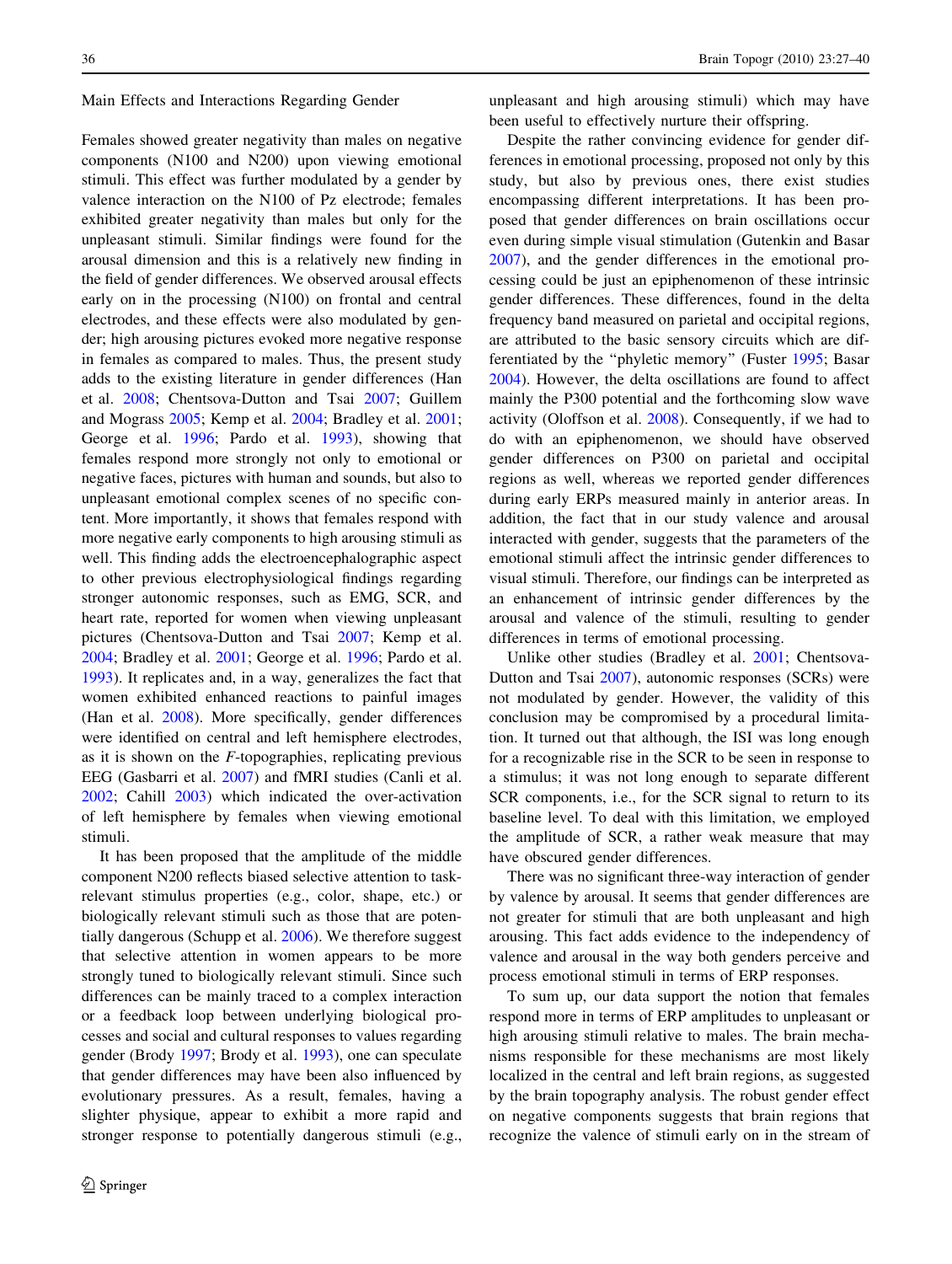processing are more finely tuned. This conclusion is consistent with the evolutionary hypothesis of sex differences in emotional processing; the brain of men and women differ not only anatomically, but also functionally (Cahill [2005\)](#page-11-0). Furthermore, these findings are relevant within the context of gender differences in the prevalence of mood disorders such as depression, and the post-traumatic stress disorder (PTSD). Both disorders are twice as likely to occur in women as in men (Kessler [2003;](#page-12-0) Kendler et al. [2001;](#page-12-0) Breslau et al. [1997\)](#page-11-0), presumably because of the differential response of women to stressful stimuli of everyday life.

# Main Effects and Interactions Regarding Valence (Pleasure) and Arousal

The analyses of the peak latency data yielded significant results, not reported in previous literature to our knowledge. The unpleasant and the high arousing stimuli appear to elicit faster responses in both genders. These findings suggest that the prioritization of emotional, unpleasant, and high arousing, stimuli is not only reflected in stronger brain activity (increased amplitude), but also in the temporal course of this activity, since it occurs faster than the processing of pleasant or low arousing stimuli. The faster response to unpleasant or high arousing stimuli can be seen in an evolutionary context, underlying the necessity for immediate reaction to potentially life-threatening stimuli and situations.

The effects of arousal and valence on ERP amplitudes are also in agreement with previous findings. Studies have shown that the early N100 component is associated with attentional process modulated by the valence dimension (for a review see Oloffson et al. [2008\)](#page-12-0). The valence effect observed in our study was most prominent on N200 of Cz and Pz electrodes, with unpleasant pictures eliciting greater responses than pleasant ones. The amplitude modulations of early ERP components were greater for unpleasant stimuli, consistent with the suggestion that unpleasant stimuli preferentially attract attention early in the information processing system (Oloffson et al. [2008\)](#page-12-0). Recent studies proposed that pleasant stimuli yielded more positive components, such as P300 (Cuthbert et al. [2000](#page-12-0); Flaisch et al. [2008\)](#page-12-0). Our study shows an enhancement of both positive (P300) and negative (N100 and N200) components for unpleasant stimuli.

Amplitudes of early components were strongly modulated by arousal on almost all electrodes as shown in Fig. [8](#page-8-0)b. Particularly, on the N100 component of Pz, high arousing stimuli evoked enhanced responses than low arousing ones. This finding adds to the study of Keil et al. [\(2003](#page-12-0)), where affectively arousing pictures were found to be associated with enhanced reactions at parieto-occipital sites. An unexpected result was the greater positivity elicited by low arousing stimuli on the P100 component. Although it is not clear which factor contributed most for this effect, the early modulation of the ERP by the emotional and arousing properties of the stimulus support the hypothesis of preferential processing of affective stimuli.

As for the late, P300, component, which indexes attentional processes and initial memory storage of events (Polich [2007](#page-12-0)), arousal effects were significant on centroparietal sites on both hemispheres, as it is shown in the topographies, in terms of amplitude. High arousing pictures evoked greater positivity than low arousing ones to both males and females. This is in line with previous results (Bradley et al. [2007;](#page-11-0) Cuthbert et al. [2000](#page-12-0); Schupp et al. [2006](#page-13-0); Schupp et al. [2007](#page-13-0); Delplanque et al. [2006](#page-12-0)). Valence also seems to modulate P300 when arousal level is controlled [\(Cano et al. 2008](#page-11-0); Conroy and Polich [2007](#page-11-0); Cuthbert et al. [2000\)](#page-12-0). Thus, studies have shown that pleasant pictures elicit greater positivity on P300 [\(Cano](#page-11-0) [et al. 2008](#page-11-0); Conroy and Polich [2007](#page-11-0); Cuthbert et al. [2000](#page-12-0)). This finding was also supported by our study where the valence effect on P300 is prominent on occipital, temporal, and frontal regions as shown in the topographies (Figs. [8c](#page-8-0)).

Last but not least, although the skin conductance responses have lower temporal sensitivity than ERPs, they nevertheless produced clear results. High arousing pictures elicited higher SCR than low arousing did. This was expected and it is in agreement with past literature (Anonkin et al. [2006](#page-11-0); Bradley et al. [2001](#page-11-0)).

Finally, we did not find a significant two-way valence by arousal interaction concerning ERPs, whereas such an interaction was present in the SCR data. That is, although both factors affected brain components, ERP amplitudes were not greater for unpleasant-high-arousing stimuli and pleasant-low-arousing stimuli as suggested by previous behavioral studies (Robinson et al. [2004\)](#page-12-0) and the Continuum Model of Significance Processing (Williams and Gordon [2007](#page-13-0)). However, as regards autonomic responses, valence interacted with arousal in electrodermal activity measurements. As a result, we cannot clearly confirm or reject the hypothesis that valence and arousal are independently processed by human brain.

## Limitations

We list here some limitations of our study that could in principle allow for modifications in the interpretation of our results.

The performed analysis may be limited as the side of differences on brain activation was considered in a rather gross way (left/right, frontal/central/posterior); in addition a relatively low number of electrodes (19) was used and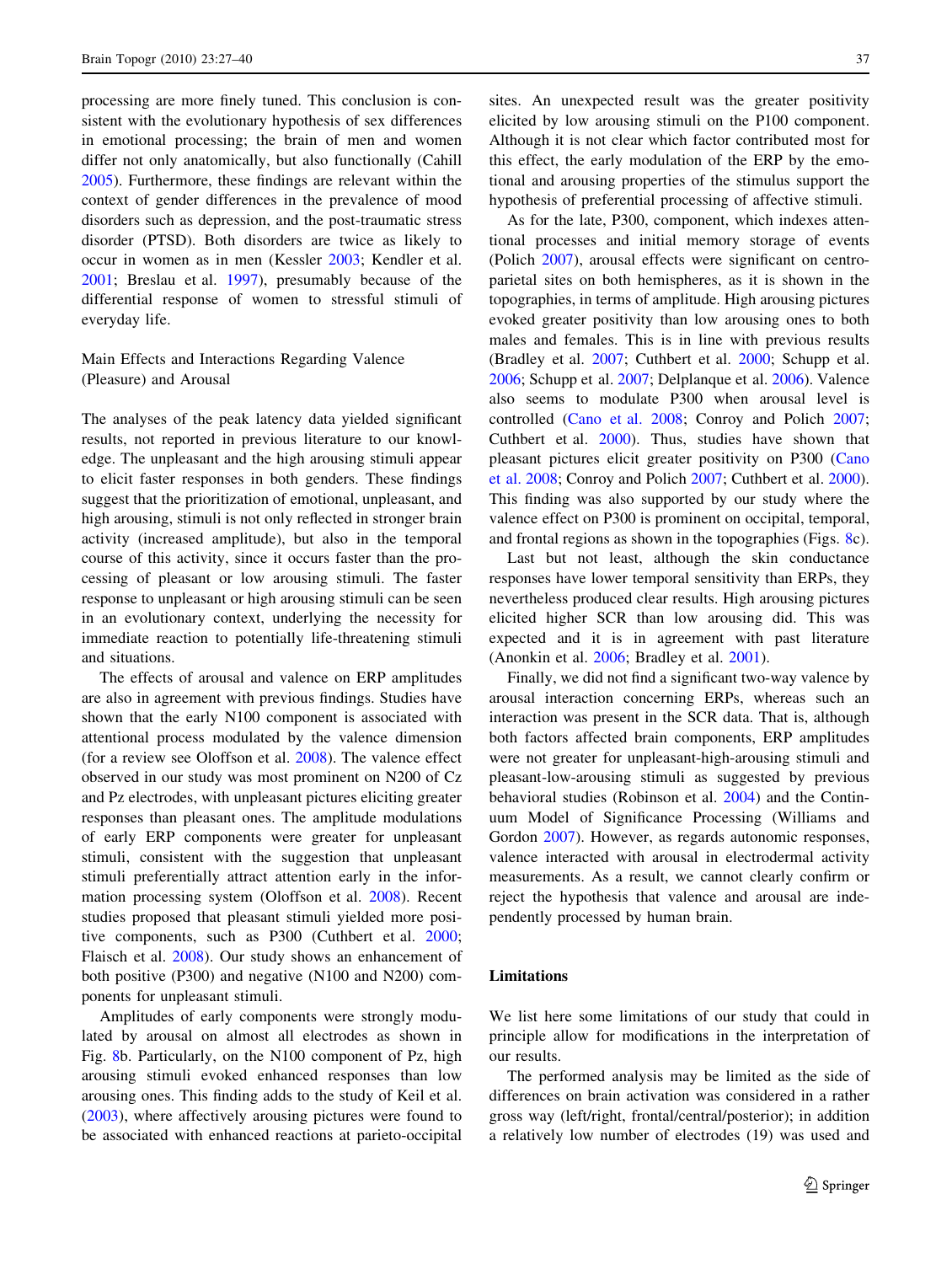<span id="page-11-0"></span>our choice of filtering (0.5–40 Hz) resulted to the elimination of high frequency EEG activity. Future EEG studies with high density electrodes may confirm and expand these results. Also, Magnetoencephalographic (MEG) studies could further examine emotional processing, as MEG provides better localization accuracy (Leahy et al. [1998\)](#page-12-0) of a few mm (Papadelis et al. [2009\)](#page-12-0).

Unlike most of the previous studies we manipulated orthogonally the valence and arousal dimensions of the stimuli, as they appear to interact (Cuthbert et al. [2000](#page-12-0)). We decided to select stimuli of similar affective content level for males and females, as the two genders perceive emotional context in a different way. However, IAPS collection in its current form does not provide enough pictures rated with similar ratings by both genders to perform such a study. In order to achieve similar affective content level of the stimuli for males and females, we used the gender-specific ratings provided by the IAPS collection. This limitation of IAPS collection has been discussed by previous studies. Cuthbert et al. ([2000\)](#page-12-0) report that 'unpleasant pictures show a high positive correlation between valence and arousal that is particularly pronounced for female subjects.' Rozenkrants and Polich [\(2008](#page-12-0)) selected images of similar affective content level; those whose mean ratings of males and females did not differ significantly (only 16 pictures of each category). We should take also into account that in previous studies involving male or female participants only, the gender-specific ratings and not the overall ones were selected for the experiment (Bernat et al. 2006; Anonkin et al. 2006).

In conclusion, our study provides evidence for gender differences in the way stimuli with different valence and arousal are processed. The subjective nature, however, of valence and arousal allows the possibility that the observed gender differences may be due, at least partly, to the presentation of different stimuli to the participants.

Acknowledgments This work has been benefited from a grant by the Greek General Secretariat for Research and Technology. Assistance with the experiment preparation and recordings from Mr. S. Tsemberlidis and Ms. G. Germanidou is also gratefully acknowledged.

Open Access This article is distributed under the terms of the Creative Commons Attribution Noncommercial License which permits any noncommercial use, distribution, and reproduction in any medium, provided the original author(s) and source are credited.

## References

Aftanas LI, Lotova NV, Koshkarov VI, Popov SA, Makhnev VP (1997) Non-linear forecasting measurements of the human EEG during evoked emotions. Brain Topogr 10:155–162

- Alfano KM, Cimino C (2008) Alteration of expected hemispheric asymmetries: valence and arousal effects in neurophysiological models of emotion. Brain Cogn 66:213–220
- Amrhein C, Muhlberger A, Pauli P (2004) Modulation of eventrelated brain potentials during affective picture processing: a complement to startle reflex and skin conductance response? Int J Psychophysiol 54:231–240
- Anonkin AP, Golosheykin S, Sirevaag E, Kristjansson S, Rohrbaugh JW, Heath AC (2006) Rapid discrimination of visual scene content in the human brain. Brain Res 1093:167–177
- Bachorowski J, Owren MJ (2003) Sounds of emotion production and perception of affect-related vocal acoustics. Ann N Y Acad Sci 1000:244–265
- Barrett LF (1998) Discrete emotions or dimensions? The role of valence focus and arousal focus. Cogn Emot 12:579–599
- Barrett LF, Russell JA (1999) The structure of current affect: controversies and emerging consensus. Am Psychol Soc Bull  $8:10-14$
- Basar E (2004) Memory and brain dynamics: oscillations integrating attention, perception, learning and memory. CRC Press, Boca Raton
- Bernat E, Patrick CJ, Benning SD, Tellengen A (2006) Effects of picture content and intensity on affective physiological response. Psychophysiology 43:93–103
- Bradley MM, Lang PJ (1994) Measuring emotion: the self-assessment manikin and the semantic differential. J Behav Ther Exp Psychiatry 25:49–59
- Bradley MM, Codispoti M, Sabatinelli D, Lang PJ (2001) Emotion and motivation II: sex differences in picture processing. Emotion 1:300–319
- Bradley MM, Hamby S, Low A, Lang PJ (2007) Brain potentials in perception: picture complexity and emotional arousal. Psychophysiology 44:364–373
- Breslau N, Davis GC, Andreski P, Peterson EL, Schultz LR (1997) Sex differences in posttraumatic stress disorder. Arch Gen Psychiatry 54:1044–1048
- Brody LR (1997) Gender and emotion: beyond stereotypes. J Soc Issues 53:369–394
- Brody LR, Hall JA, Lewis M, Haviland JM (1993) Gender and emotion. Guilford Press, New York
- Cacioppo JT, Bernston GG (1994) Relationships between attitudes and evaluative space: a critical review with emphasis on the separability of positive and negative substrates. Psychol Bull 115:401–423
- Cahill L (2003) Sex and hemisphere-related influences on the neurobiology of emotionally influenced memory. Ann N Y Acad Sci 985:163–173
- Cahill L (2005) His brain, her brain. Sci Am 292:40–47
- Cahill L (2006) Why sex matters for neuroscience. Nat Rev Neurosci 7:477–484
- Cahill L, McGaugh JL (1998) Mechanisms of emotional arousal and lasting declarative memory. Trends Neurosci 21:294–299
- Canli T, Desmond JE, Zhao Z, Gabrieli JDE (2002) Sex difference in the neural basis of emotional memories. Proc Natl Acad Sci 99:10789–10794
- Cano ME, Class QA, Polich J (2009) Affective valence, stimulus attributes and P300: colors vs. black/white and normal vs. scrambled images. Int J Psychophysiol 71:17–24
- Chentsova-Dutton YE, Tsai JL (2007) Gender differences in emotional response among European Americans and among Americans. Cogn Emot 21:162–181
- Codispoti M, Ferrari V, Bradley MM (2006) Repetitive picture processing: autonomic and cortical correlates. Cogn Brain Res 1068:213–220
- Conroy MA, Polich J (2007) Affective valence and P300 when stimulus arousal level is controlled. Cogn Emot 21:891–901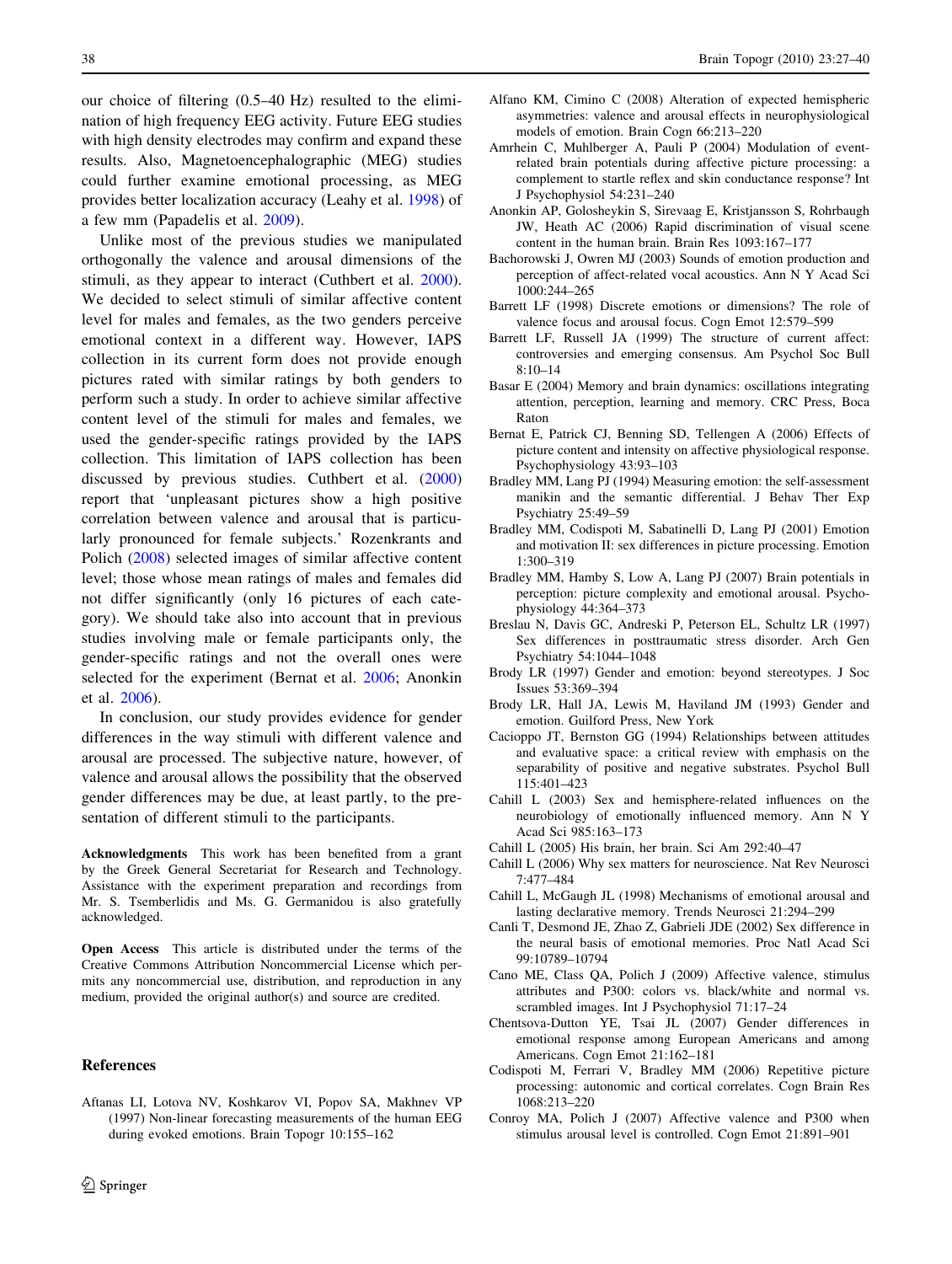- <span id="page-12-0"></span>Cuthbert BN, Schupp HT, Bradley MM, Birbaumer N, Lang PJ (2000) Brain potentials in affective picture processing: covariation with autonomic arousal and affective report. Biol Psychol 52:95–111
- Delorme A, Makeig S (2004) EEGLAB: an open source toolbox for analysis of single-trial EEG dymanics including independent component analysis. J Neurosci Methods 134:9–21
- Delplanque S, Silvert L, Hot P, Rigoulot S, Sequeira H (2006) Arousal and valence effects on event-related P3a and P3b during emotional categorization. Int J Psychophysiol 60:315–322
- Delplanque S, N'diaye K, Scherer K, Grandjean D (2007) Spatial frequencies or emotional effects? A systematic measure of spatial frequencies for IAPS pictures by a discrete wavelet analysis. J Neurosci Methods 165:144–150
- Dolcos F, Cabeza R (2002) Event-related potentials of emotional memory: encoding pleasant, unpleasant, and neutral pictures. Cogn Affect Behav Neurosci 2:252–263
- Ekman A, Flink R, Sundman E, Eriksson LI, Brudin L, Sandin R (2007) Neuromuscular block and the electroencephalogram during sevoflurane anaesthesia. Neuroreport 18(17):1817–1820
- Flaisch T, Stockburger J, Schupp HT (2008) Affective prime and target picture processing: an ERP analysis of early and late interference effects. Brain Topogr 20:183–191
- Fuster JM (1995) Memory in the cerebral cortex—an empirical approach to neural networks in the human and non-human primate. MIT Press, Cambridge, MA
- Gasbarri A, Arnone B, Pompili A, Pacitti F, Pacitti C, Cahill L (2007) Sex related hemispheric lateralization of electrical potentials evoked by arousing negative stimuli. Brain Res 1138:178–186
- George MS, Ketter TA, Parekh PI, Herscovitch P, Post RM (1996) Gender differences in regional cerebral blood flow during transient self-induced sadness or happiness. Biol Psychiatry 40:859–871
- Gerber AJ, Posner J, Gorman D, Colibazzi T, Yu S, Wang Z, Kangarlu A, Zhu H, Russell J, Peterson BS (2008) An affective circumplex model of neural systems subserving valence, arousal and cognitive overlay during the appraisal of emotional faces. Neurophysiologia 46:2129–2139
- Gianotti LRR, Faber PL, Schuler M, Pasqual-Marqui RD, Kochi K, Lehmann D (2008) First valence, then arousal: the temporal dynamics of brain electric activity evoked by emotional stimuli. Brain Topogr 20:143–156
- Guillem F, Mograss M (2005) Gender differences in memory processing: evidence from event-related potentials to faces. Brain Cogn 57:84–92
- Gutenkin B, Basar E (2007) Brain oscillations are highly influenced by gender differences. Int J Psychophysiol 65:294–299
- Hall JA (1978) Gender effects in decoding nonverbal cues. Psychol Bull 85:845–857
- Han S, Fan Y, Mao L (2008) Gender difference in empathy for pain: an electrophysiological investigation. Brain Res 1196:85–93
- Jasper H (1958) Report of committee on methods of clinical exam in EEG. Electroencephalogr Clin Neurophysiol 10:370–375
- Jung TP, Makeig S, Humphries C, Lee TW, Mckeown MJ, Iraqui V, Sejnowski TJ (2000) Removing electroencephalographic artifacts by blind source separation. Psychophysiology 37:163–178
- Keil A, Bradley MM, Hauk O, Rockstroh B, Elbert T, Lang P (2002) Large-scale neural correlates of affective picture processing. Psychophysiology 39:641–649
- Keil A, Gruber T, Muller MM, Moratti S, Stolarova M, Bradley MM, Lang PJ (2003) Early modulation of visual perception by emotional arousal: evidence from steady-state visual evoked brain potentials. Cogn Affect Behav Neurosci 3:195–206
- Kemp AH, Silberstein RB, Armstrong SM, Nathan PJ (2004) Gender differences in the cortical electrophysiological processing of visual emotional stimuli. NeuroImage 16:632–646
- Kendler KS, Thornton LM, Prescott CA (2001) Gender differences in the rates of exposure to stressful life events and sensitivity to their depressogenic effects. Am J Psychiatry 158:587–593
- Kessler RC (2003) Epidemiology of women and depression. J Affect Disord 74:5–13
- Kring AM, Gordon AH (1998) Sex differences in emotion: expression, experience and physiology. J Pers Soc Psychol 74: 686–703
- Krumhansl CL (2002) Music: a link between cognition and emotion. Curr Dir Psychol Sci 11:45–50
- Lang PJ (1968) Fear reduction and fear behaviour: problems in treating a construct. In: Schlien J (ed) Research in psychotherapy, vol 3. American Psychological Association, Washington, DC, pp 90–103
- Lang PJ (1984) Cognition in emotion: concept and action. In: Izard CE, Kagan J, Zajonc RB (eds) Emotions, cognition, and behaviour. Cambridge University Press, New York, pp 192–226
- Lang PJ, Bradley MM, Cuthbert BN (1997) Motivated attention: affect, activation, and action. In: Lang PJ, Simons RF, Balaban M (eds) Attention and orienting: sensory and motivational processes. Erlbaum Associates, Hillsdale, NJ
- Lang PJ, Bradley MM, Cuthbert BN (1998) Emotion motivation and anxiety: brain mechanisms and psychophysiology. Biol Psychiatry 44:1248–1263
- Leahy RM, Mosher JC, Spencer ME, Huang MX, Lewine JD (1998) A study of dipole localisation accuracy for MEG and EEG using a human skull phantom. Electroencephalogr Clin Neurophysiol 107:159–173
- Leon-Carrion J, Damasb J, Izzetoglu K, Pourrezai K, Martin-Rodriguez JF, Barroso y Martin JM, Dominguez-Morales MR (2006) Differential time course and intensity of PFC activation for men and women in response to emotional stimuli: a functional near-infrared spectroscopy (fNIRS) study. Neurosci Lett 403:90–95
- Oloffson JK, Nordin S, Sequeira H, Polich J (2008) Affective picture processing: an integrative review of ERP findings. Biol Psychol 77:247–265
- Panksepp J, Bernatzky G (2002) Emotional sounds and the brain: the neuro-affective foundations of musical appreciation. Behav Processes 60:133–155
- Papadelis C, Poghosyan V, Fenwick PBC, Ioannides AA (2009) MEG's ability to localise accurately weak transient neural sources. Clin Neurophysiol 120:1958–1970
- Pardo JV, Pardo PJ, Raichle ME (1993) Neural correlates of selfinduced dysphoria. Am J Psychiatry 150:713–719
- Polich J (2007) Updating P300: an integrative theory of P3a and P3b. Clin Neurophysiol 118:2128–2148
- Proverbio AM, Zani A, Adorni R (2008) Neural markers of greater female responsiveness to social stimuli. BMC Neurosci 9:56
- Reinsenzein R (1994) Pleasure-arousal theory and the intensity of emotions. J Pers Soc Psychol 67:525–539
- Robinson MR, Storbeck J, Meier BP, Kirkeby BS (2004) Watch out! That could be dangerous: valence-arousal interactions in evaluative processing. Pers Soc Psychol Bull 30:1472–1484
- Rozenkrants B, Polich J (2008) Affective ERP processing in a visual oddball task: arousal, valence, and gender. Clin Neurophysiol 119:2260–2265
- Russell JA (1980) A circumplex model of affect. J Pers Soc Psychol 39:1161–1178
- Russell JA (1989) Measures of emotion. In: Plutchik R, Kellerman H (eds) Emotion: theory, research and experience, vol 4. Academic Press, San Diego, CA, pp 83–111
- Schirmer A, Kotz SA, Friederici AD (2002) Sex differentiates the role of emotional prosody during word processing. Cogn Brain Res 14:228–233